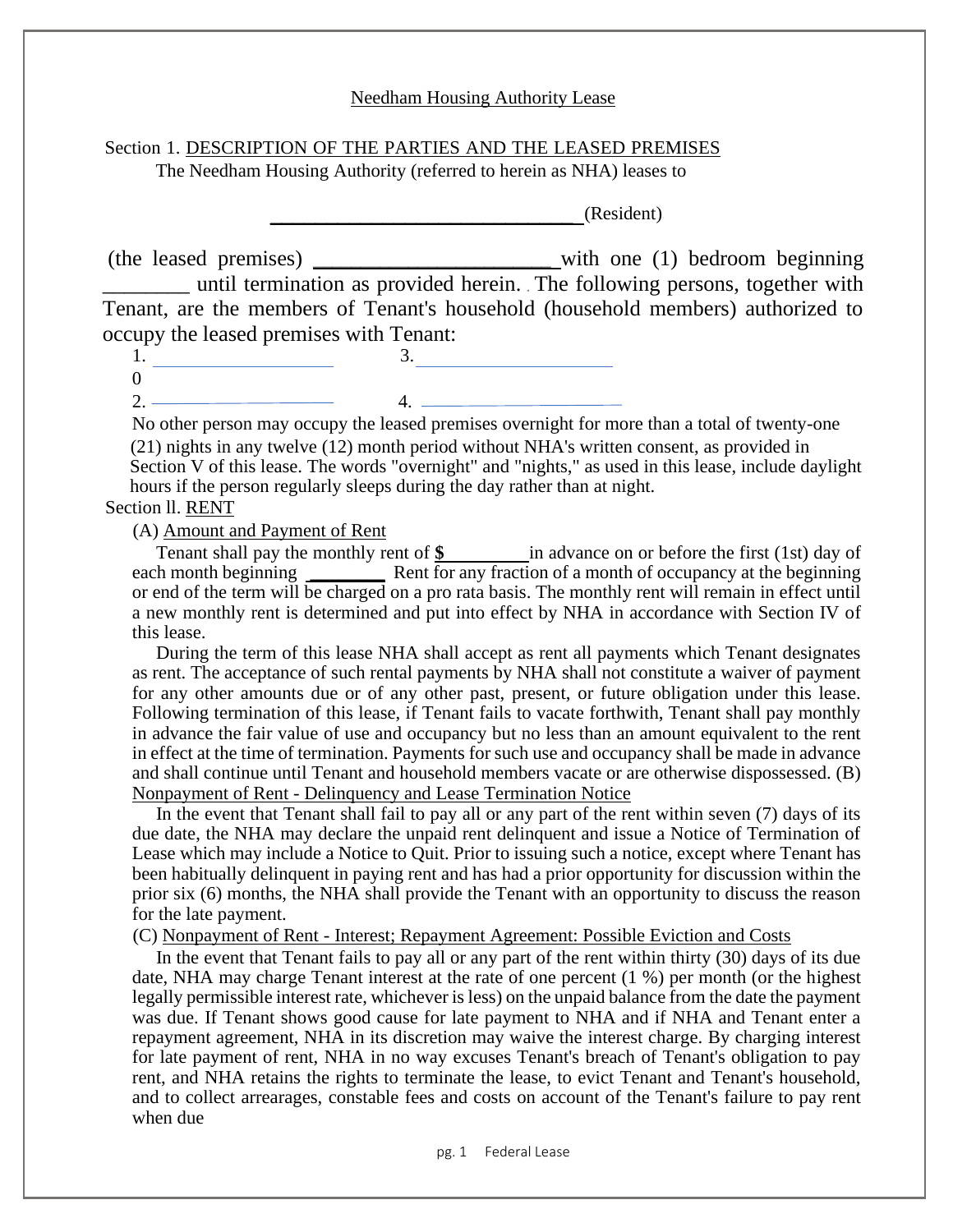## Section Ill. ELECTRICITY HEATING FUEL AND GAS

Tenant shall pay the cost of the following if checked by NHA and initialed by Tenant:

[ ] Electricity [initials: [ ] Heating Fuel [initials: [ ] Gas [initials: 1

NHA shall pay the cost of the items not so checked and initialed.

# Section IV. ANNUAL AND INTERIM REDETERMINATIONS OF RENT

## (A) Annual Redetermination; Tenant's Obligation to Submit Verified Information

NHA shall redetermine Tenant's monthly rent once annually in accordance with applicable regulations or authorization of the Department of Housing and Community Development (the "Department") or the U.S. Department of Housing and Urban Development ("HUD")

Each notice of a redetermined rent shall be in writing and contain the following information:

- 1. The rental amount and the date when it will be effective:
- 2. The calculation of Tenant's monthly gross household income and monthly net household income used by NHA in determining Tenant's rent:
- 3. Tenant's right to, and the method of obtaining a hearing under the grievance procedure in the event of a factual error.

For purposes of redetermination of rent (and for determining continued eligibility and appropriateness of unit size), Tenant shall submit, within thirty (30) days after a request from NHA, signed, complete, and accurate statements and/or other information setting forth pertinent facts as to eligibility, income, exclusions, deductions, employment, and household composition of Tenant and Tenant's household. Tenant shall also provide authorization for NHA to obtain verification of such information from reliable sources with knowledge of the facts in order to insure its accuracy.

(B) Interim Redetermination on Account of Increased Income

An increase of ten percent (10%) or more in Tenant's monthly gross household income (the gross amount of income received by Tenant and household members during a month computed as provided in the Department's or HUD's regulations) shall require a rent redetermination by NHA, and Tenant shall report any such increase (including any changes in income, exclusions and deductions) to NHA within seven (7) days of the change together with authorization for verification.

Rent increases on account of such an increase will be effective on the first rent payment day of the second month after NHA sends Tenant a notice of redetermined or adjusted rent; such notice may be sent before NHA verifies the increase- If Tenant fails to report an increase of ten percent (10%) or more in monthly gross household income (or to provide sufficient information upon which to calculate the rent) within seven (7) days, any increase in redetermined or adjusted rent shall be effective retroactively so as to begin on the first day of the second month following the month in which the increase occurred.

(C) Receipt of Delayed Payments of Income

If Tenant or another household member receives delayed payments of income (such as receipt of retroactive wage increases or receipt of worker's compensation, SSI, or SSDI benefits for the time period while the claim for benefits was being determined), if such income has not been previously reported, Tenant shall report receipt of, the income to NHA within seven (7) days after receipt. An additional rental amount shall be computed by the percentage set out in the Department's or HUD's regulations and charged on account of so much of the income which, if not delayed, would have been paid at a prior time during Tenant's tenancy at NHA. Tenant shall pay the additional rental amount due on account of such income (without interest) upon receipt of a bill from NHA.

(D) Consequences of Nondisclosure or Misrepresentation of Income

If Tenant misrepresents, fails to disclose, or fails to disclose in a timely manner pertinent information affecting the Tenant's net household income, Tenant shall pay to NHA any rent which should have been paid but for Tenant's misrepresentation or nondisclosure, and any applicable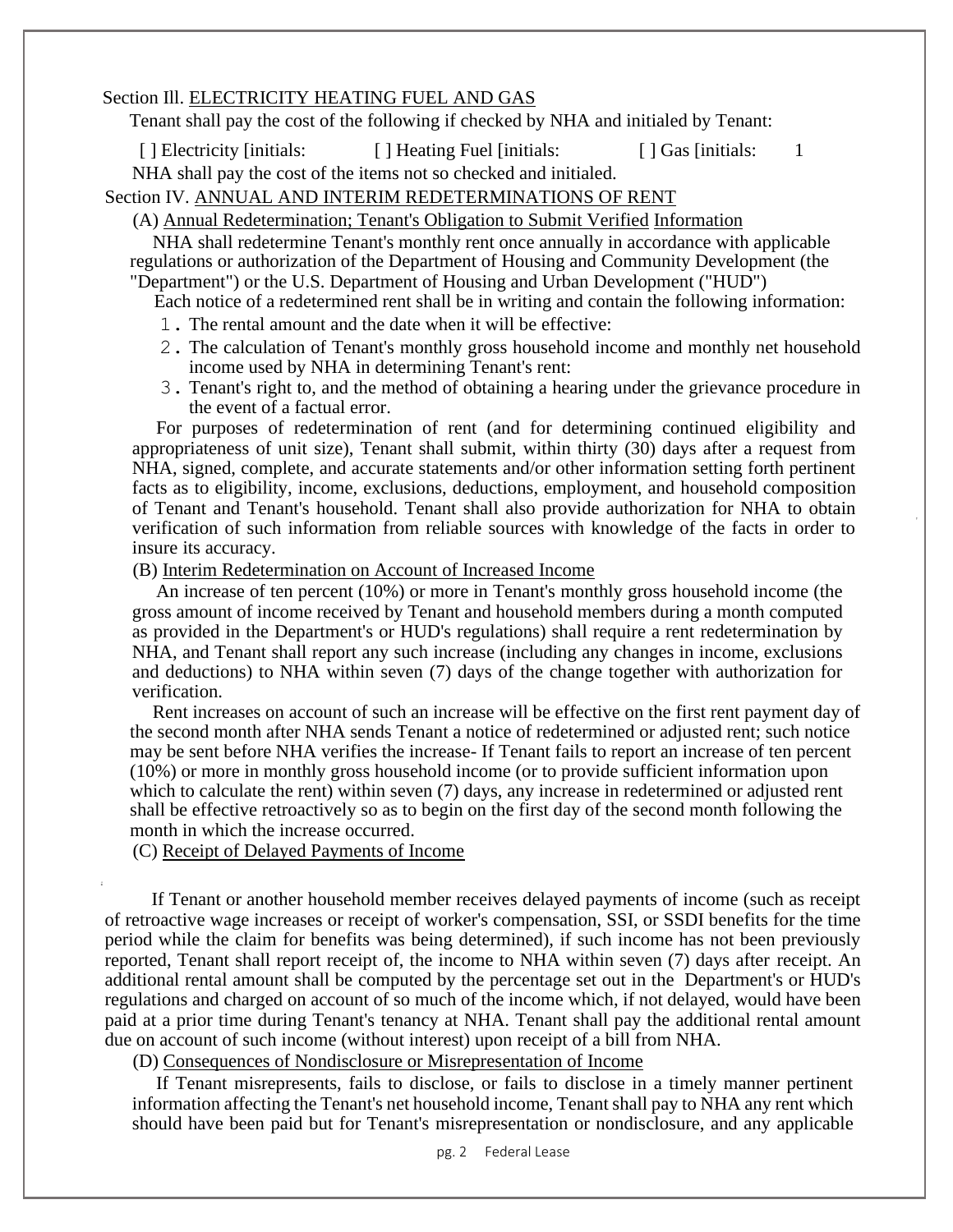interest for the period of nonpayment. Such misrepresentation or nondisclosure shall also constitute cause for termination of this lease and eviction if the consequent underpayment of rent was 10% or more of the monthly rent which should have been paid. (E) Interim Redetermination on Account of Decreased Income

If Tenant's monthly gross household income decreases, rent shall be redetermined if the Tenant requests a redetermination and authorizes verification of the decrease. Any rent decrease shall be effective on the first rent payment day after NHA receives reliable verification of the decrease or at such earlier time as the NHA shall find to be warranted in the event that verification is delayed. Section V. OCCUPANCY AND USE OR LEASED PREMISES

#### (A) Tenant and Household Members

Tenant shall not assign this lease and shall not sublet or transfer possession of the leased premises. Tenant shall not take in boarders or lodgers and shall not use or permit use of the leased premises for any purpose other than as a private dwelling solely for Tenant and the other members of Tenant's household who are listed in Section I of this lease or who are listed on a subsequent written lease addendum. Tenant and each other household member must physically occupy the leased premises as his or her principal place of residence for at least nine (9) months during any twelve (12) month period unless good cause is shown for a longer absence, such as involuntary absence attributable to illness or absence of a household member who is a full-time student. If Tenant or a household member without such cause shall fail to occupy the leased premises for the minimum of nine (9) months during any twelve (12) month period, Tenant shall delete such person from the lease within thirty (30) days of the failure. (B) Guests

Tenant and other household members may have guests provided that Tenant shall be responsible for the conduct of any guest while in the leased premises or on NHA property and shall take reasonable steps to supervise the conduct of any guest, including a guest of a household member. No guest may stay overnight (as defined in Section l) for more than a total of twenty-one (21) nights in any twelve (12) month period without NHA's written approval of a temporary extension of the guest's stay. Tenant shall not accept any compensation from an overnight guest for his or her stay in the leased premises. If notwithstanding adequate supervision, a guest behaves in a manner which violates any of Tenant's Obligations set out in Section 'X, among its remedies NHA may require that Tenant take steps to insure that the individual involved shall not be a guest of Tenant or of any household member again in the future. In addition, if a guest damages or destroys NHA property, among its remedies NHA may require that the Tenant shall pay the cost of repair or replacement.

Tenant shall notify NHA of the length of the stay of an overnight guest within a reasonable time following an overnight stay; such notice shall be confidential and, provided that the guest has not been barred from the premises and has not committed lease violations during his or her stay, the notice shall only be used by NHA for enforcement of the foregoing provision as to the permissible stay of a guest in the leased premises.

Each household member shall take reasonable steps to supervise the conduct of his or her guests. Failure of a household member to take such steps shall constitute good cause for LHA to request deletion of the household member from the lease in the manner provided in Section Xl if his or her guest violates the provisions of the lease and the violation constitutes cause for termination of the lease but NHA in its discretion does not seek such termination.

If an individual, whom Tenant or a household member knows or should have known to have a history of serious crimes or of antisocial conduct, is a guest of Tenant or the household member, this circumstance shall be deemed a lack of adequate supervision if the guest violates the provisions of the lease.

For purposes of this lease an employee of Tenant or of a household member, other than a personal care attendant, shall be deemed to be a guest.

(C) Personal Care Attendant In the event Tenant or a household member has a disability and as a consequence of that disability requires the services of a full-time, live-in personal care attendant, any such personal care attendant, who is not paid for the fair value of his or her services to the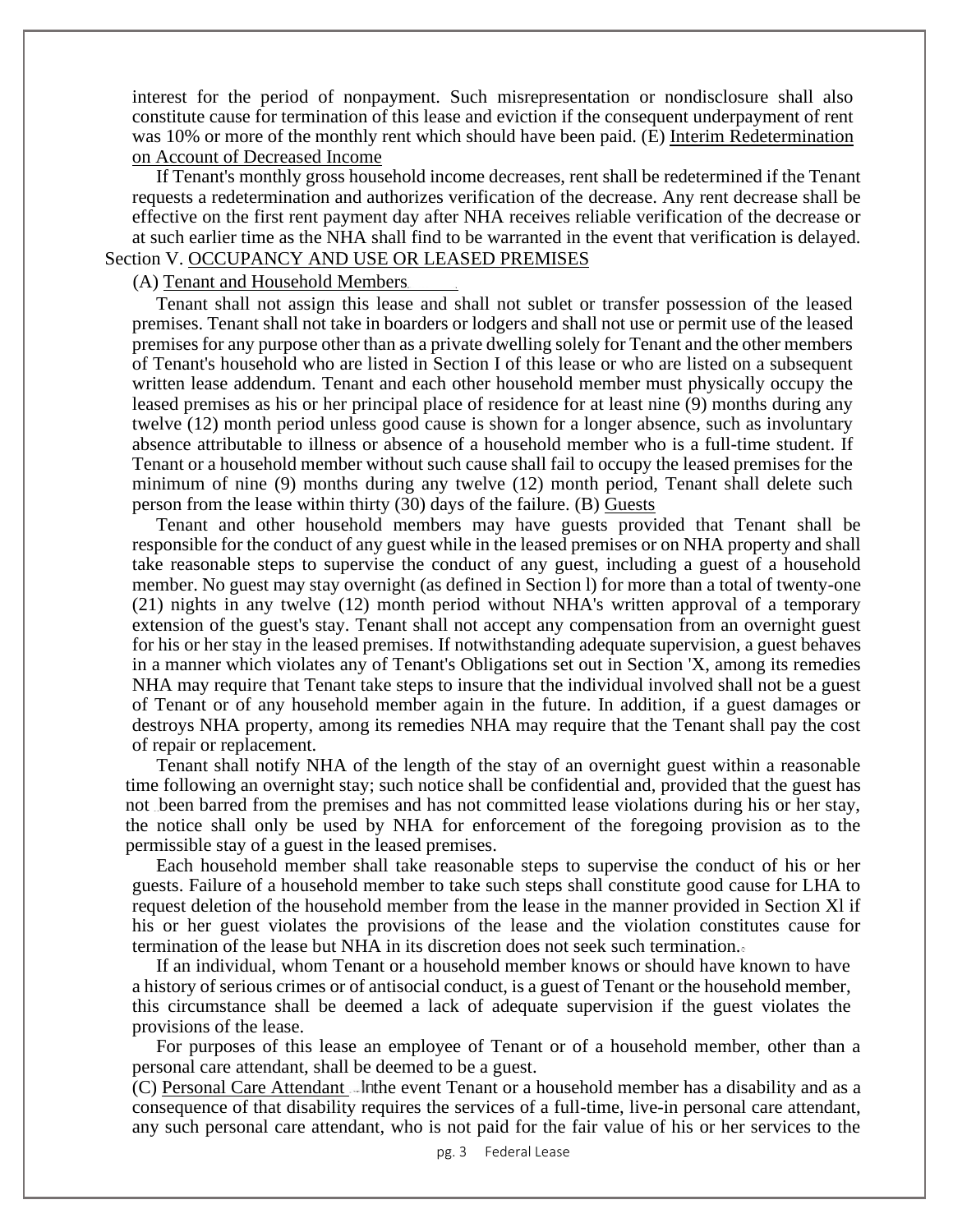disabled person, must be approved as an additional household member pursuant to Section X ll of this lease prior to his or her residing in the leased premises. Any such full-time, live-in personal care attendant, who is to be paid for the fair value of his or her services to the disabled person, shall be screened in the same manner as an applicant for public housing and, if he or she is found to be qualified, he or she may reside in the premises without being added as a household member but at NHA's request shall verify that he or she is working full-time as a personal care attendant for the disabled person and is receiving wages for the fair value of these services.

## (D) Remaining Members of a Household

In the event that Tenant ceases to occupy the leased premises, one or more remaining members of Tenant's household may be given permission for continued occupancy, provided that: (1) Tenant is not relocating to public or assisted housing elsewhere and is current in his or her financial obligations to NHA and is not subject to eviction proceedings; (2) the remaining members of the household are eligible and qualified for public housing and (excepting a newborn of a household member) have resided in the leased premises for at least one year, and; (3) at least one adult member (or emancipated minor member) of-the household applies for and signs a new lease with NHA. In the event of divorce or separation between household members, one of whom is the Tenant, or entry of a protective order for one household member against another, a Massachusetts court with jurisdiction may determine who shall be eligible for continued occupancy, and if those persons do not include the Tenant named in this lease, the Tenant shall vacate. In the event that any such remaining members of Tenant's household are approved for continued occupancy, if the size of the leased premises is no longer appropriate for the household, such remaining members shall transfer to a smaller unit if and when offered by NHA.

(E) Other Legal Use of the Leased Premises

With the NHA's prior written approval, Tenant and household members may engage in -legal profit-making activities which are incidental to the primary use of the unit as a private dwelling if suitable general liability insurance coverage is provided insofar as NHA shall deem it necessary, and if the activities will: (i) not be likely to cause any disturbance or inconvenience to neighbors; (ii) comply with any applicable zoning and any applicable federal, state or local licensing requirements; (iii) not significantly increase utility or water consumption (unless Tenant separately pays for utilities); and (iv) not result in any other additional expense to NHA. At any time NHA may withdraw permission if any of these conditions are violated.

### (F) Appropriate Unit Size: Maximum Persons

The leased premises are to be considered of appropriate unit size so long as Tenant, other household members, and any full-time, live-in personal care attendant, who are the opposite sex,

age eight (8) or over, excepting husband and wife (or those living as husband and wife), do not have to share a bedroom, and so long as no more than two (2) persons share any bedroom. Husband and wife (or those in a similar living arrangement) must share a bedroom as must same sex household members. Persons of the opposite sex, age eight  $(8)$  or over, may share a bedroom at the Tenant's irrevocable election, and if such an election is made the [eased premises will be deemed to be of appropriate unit size even if a bedroom is so shared.

Exceptions may be made under applicable regulations or authorizations of the Department or HUD. In no event shall Tenant permit more occupants than the number of occupants permissible under the provisions of the State Sanitary Code to occupy the leased premises. In no event shall Tenant request authorization of a household with members in excess of such number of permissible occupants.

#### Section VI. TRANSFERS (A) Decreases in Household Size

In the event that the size of Tenant's household decreases by one or more members and as a consequence the leased premises are no longer of appropriate unit size, unless an exception is provided by law, upon availability of a smaller unit of appropriate unit size, NHA shall offer to lease such unit to Tenant who shall have thirty (30) days within which to sign a new lease and to move to the unit of appropriate unit size. Following expiration of thirty (30) days, Tenant shall vacate the leased premises.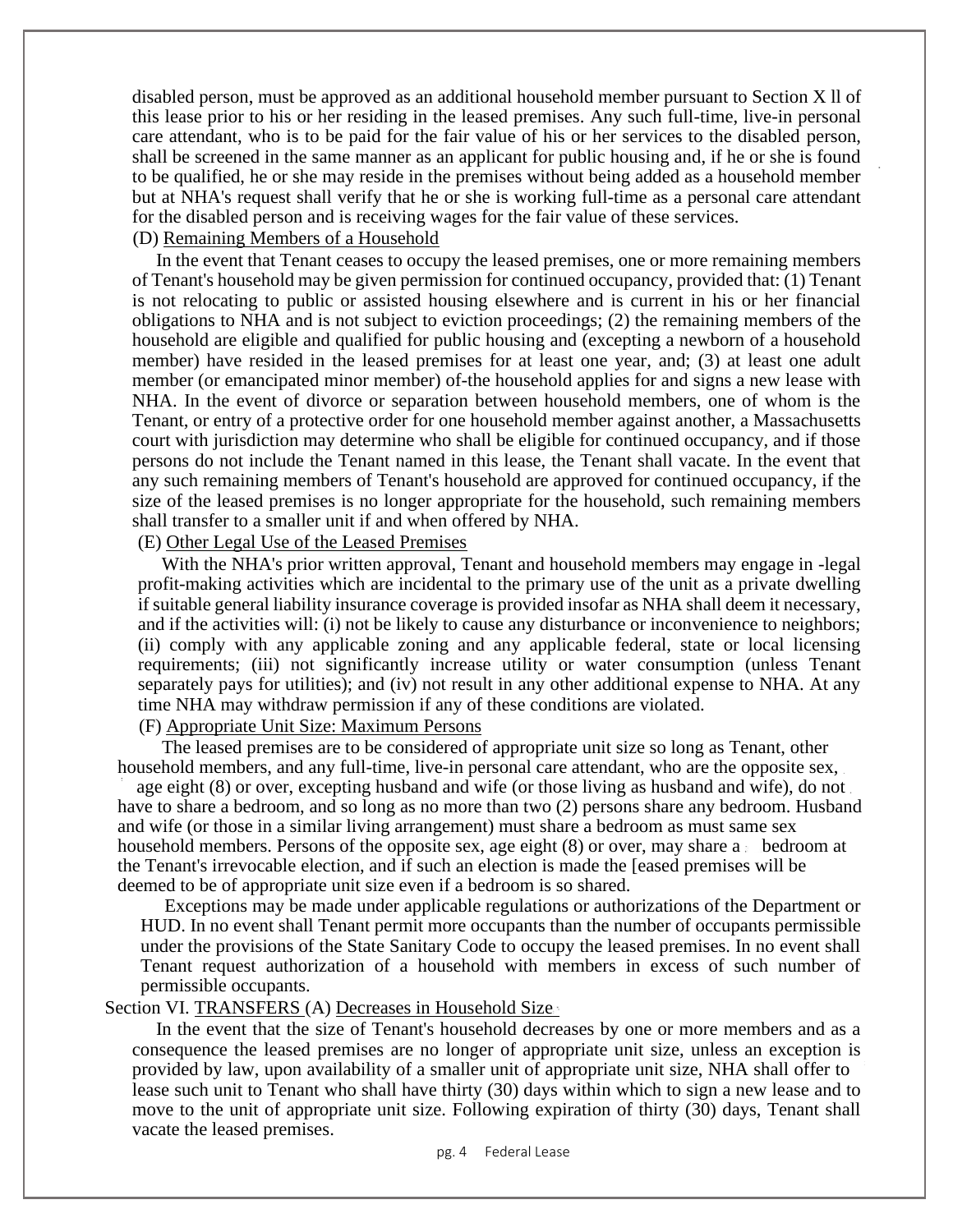## (B) Increases in Household Size

In the event that one or more household members are added to this lease as provided in Section X ll and as a consequence the appropriate unit size for the household increases, NHA shall approve an application to transfer the household to a larger unit of appropriate unit size upon availability provided that: (1) there are and have been no serious violations of the lease within the preceding two (2) years; (2) Tenant is current in rent, charges and fees owed to NHA; and (3) Tenant is not subject to eviction proceedings or to the terms of an agreement for judgment in a prior eviction proceeding.

(C) Transfers for Modernization Work

In the event modernization work is to be undertaken involving the leased premises, NHA shall give written notice about the work and offer to transfer Tenant's household to another unit of appropriate unit size upon availability. Upon notice of availability of such a unit, Tenant shall have thirty (30) days within which sign a lease for and to move to the other unit. Following expiration of thirty (30) days from the notice of availability, Tenant shall vacate the leased premises. (D) Other Reasons for Transfer

NHA may approve an application for transfer pursuant to applicable federal or state regulations or authorization of the Department or of HUD.

#### Section VI'. HAZARDOUS CONDITIONS

## (A) Report and Repair of Hazardous Conditions

If, as a consequence of damage to the leased premises or the building of which it is part, conditions are created which are imminently hazardous to the life, health, or safety of the Tenant's household, Tenant shall immediately report the conditions to NHA. NHA shall make its best efforts to repair the damage within a reasonable time and shall prioritize such repairs in its repair schedule. If the damage was caused by Tenant, other household member or guest the cost of repairs shall be charged to and paid by Tenant.

## (B) Temporary Alternative Accommodations During Prolonged Repairs

If such imminently hazardous conditions exist, NHA shall offer alternative temporary accommodations in an appropriately sized vacant unit, if available, in the event that repairs necessary to correct the hazardous conditions cannot be made within a reasonable time, provided that the damage was not caused by Tenant, other household member or guest. Tenant shall have the same obligations, including the same rental obligation, for these temporary accommodations as for the leased premises but shall move back to the leased premises forthwith upon notice that necessary repairs have been made.

# (C) Abatement of Rent During Prolonged Repairs

If such imminently hazardous conditions exist, NHA shall abate Tenant's rent for the leased premises by a percentage commensurate with the percentage loss in its value as a dwelling provided that: (1) repairs necessary to correct the hazardous conditions cannot "be made within a reasonable time; (2) Tenant has not been notified that alternative temporary accommodations are available; and, (3) the damage was not caused by Tenant, other household member or guest.

## Section VI". LHA OBLIGATIONS

NHA has the following obligations:

(A) Initial Condition of Leased Premises

To deliver the leased premises in decent, safe and sanitary condition at initial occupancy in conformity with the requirements of Chapter Il of the State Sanitary Code.

#### **B**) Heat

To provide and maintain in good condition a heating system and to supply legally requisite heat during the period from September 15 through June 15 of each year, unless the Tenant is required to supply heating fuel and fails to provide adequate fuel or is otherwise responsible for the lack or inadequacy of heat.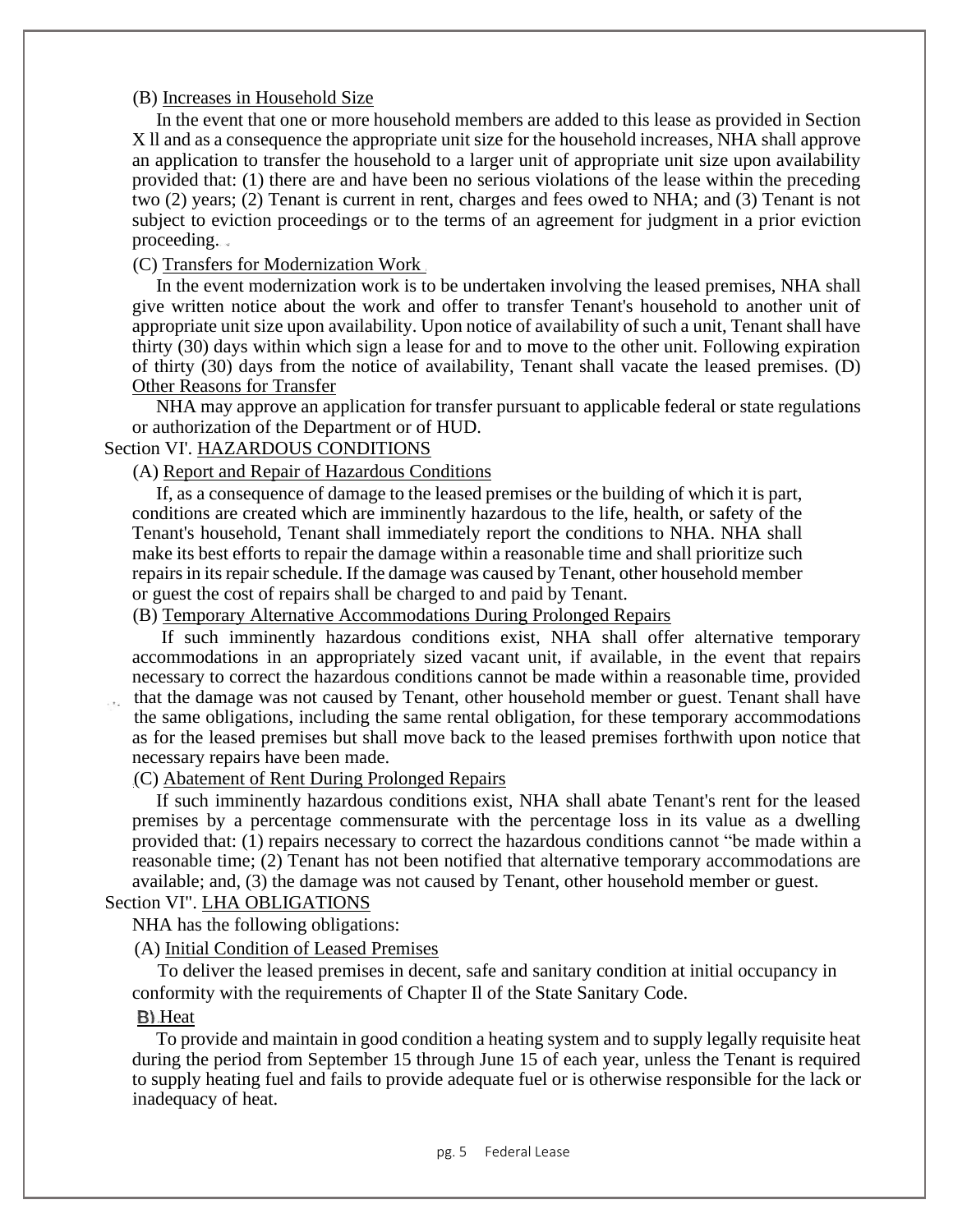#### (C) Hot Water

To provide and maintain in good condition a hot water heater and to supply legally requisite hot water in sufficient quantity and pressure for ordinary use unless the Tenant is required to supply the fuel and fails to provide adequate fuel or is otherwise responsible for the lack or inadequacy of hot water.

#### (D) Extermination

To provide extermination services as necessary. Tenant may be charged for special extermination services required as a consequence of Tenant's failure to keep the leased premises in a clean and sanitary condition or failure to properly prepare the leased premises for scheduled extermination services.

## (E) Maintenance of Structural Elements

To maintain the structural elements of the building containing the leased premises.

#### (F) Maintenance of Common Areas

To maintain the common areas of the building open to the household. (G) Appliances

### To provide a stove and the following additional appliances if any, in safe condition and working order at initial occupancy:

#### (Specify any additional appliances to be provided by NHA)

#### (H) Locks

To provide new door locks or rekeyed door lock cylinders at the beginning of the tenancy, and thereafter to rekey door lock cylinders within a reasonable time of Tenant's request and at Tenant's expense. To rekey locks promptly upon request of a household member who has obtained a restraining order which is in force against another household member on account of domestic violence and to waive charges for the cost where circumstances warrant.

## (l) Notice of Tenant's Right to Grieve

To notify Tenant in writing of the specific grounds for any proposed adverse action against Tenant by NHA and to notify Tenant of Tenant's right to request a grievance hearing and the process to be used in circumstances where the Tenant has a right to such a hearing if requested.

#### (J) Emergency Repairs

To use best efforts to make emergency repairs or otherwise correct conditions which are imminently hazardous to the life, health or safety of Tenant or other household members within a reasonable time after receiving notice and to take other measures specified in Section VLL regarding hazardous conditions.

(K) Non-emergency Repairs

To use best efforts to complete all reasonably required non-emergency repairs of the leased premises within a reasonable time after receiving notice.

## (L) Confidentiality of Records

To preserve the confidentiality of records of Tenant and other household members in accordance with and to the extent provided by 760 CMR 8.00 and other applicable law.

## (M) Respect of Tenant's Right to Join a Tenant Organization

To respect Tenant's right to organize and/or join a tenant association and/or a tenant organization.

#### (N) Copies of Rules

Notify Tenant of changes in pertinent rules, policies and regulations affecting the Tenant's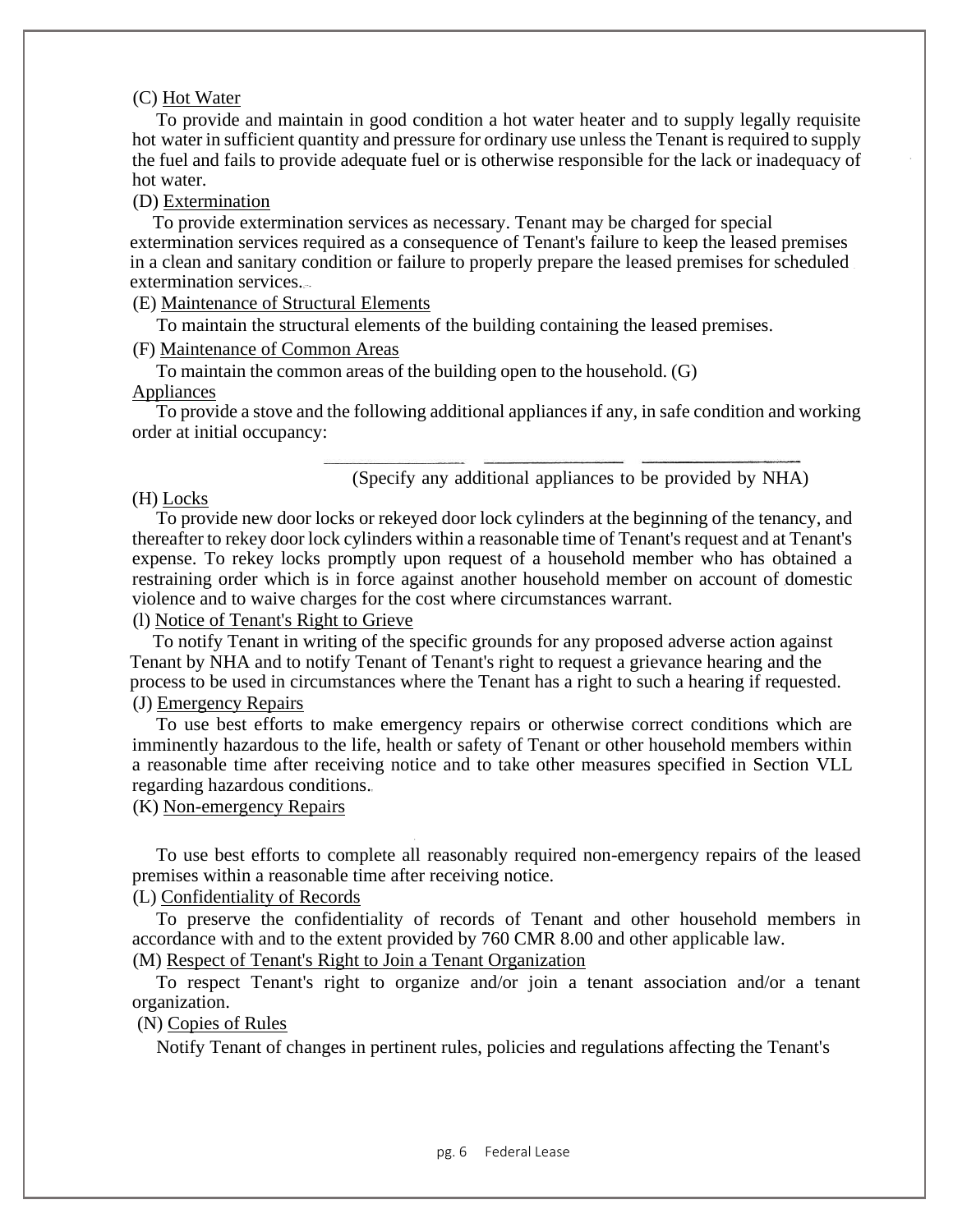tenancy and provide, after a request by Tenant, copies of any such rules, policies and regulations, provided that there may be a charge for such copies if the Tenant has previously been provided with the material.

### (O) Prompt Redetermination of Rent

To redetermine rents promptly at the time of annual redetermination and at the time of any interim redetermination as provided in Section IV and to take appropriate steps to obtain verification of increases or decreases in income promptly. (P) Prompt Processing of Applications for Transfer To process applications for transfer promptly.

(Q) Prompt Processing of Applications to Add a Household Member

To process applications which seek to add a household member promptly and to determine the qualification of each such proposed household member pursuant to 760 CMR 5.00 and NHA policy promptly.

#### (R) Eviction Proceedings Against Others

To commence eviction proceedings against another tenant if NHA determines that such proceedings are warranted under the circumstances and likely to succeed against other such tenant on account of behavior by such tenant, other household member or guest which has jeopardized the health or safety of Tenant or other household member named in this lease.

# (S) Assistance to Victims of Domestic Violence

To provide assistance which the NHA may determine to be reasonable and appropriate to a household member who is a victim of domestic violence.

#### Section IX. TENANT'S OBLIGATIONS

Tenant has the following obligations which are material conditions of Tenant's tenancy:

#### (A) Payment of Rent

To pay rent as provided in Sections Il and IV.

## (B) Payment for Utilities

To pay the cost of any utilities specified in Section Ill and to provide sufficient fuel for heat and hot water if provision of fuel is Tenant's responsibility pursuant to Section Ill. (C) Transfer

To transfer to a unit of appropriate unit size because of decreases in household size as provided in Section VI (A) or because of modernization Work as provided in Section VI (C). (D) Proper Conduct on Housing Authority Property

To conduct himself/herself, (and to cause each other household member and any guest of Tenant or of another household member to conduct themselves) in a peaceful manner and in a manner which will not injure, endanger, harass or disturb other residents, NHA employees, or other persons lawfully on the NHA's property. (E) No Threats, Harassment or Nuisance

To refrain from (and to cause each household member and guest to refrain from) unlawful threats or harassment directed against NHA's officers or employees, other residents and others lawfully on the leased premises or on NHA property. To create or maintain no nuisance (and to cause each household member and guest to create or maintain no nuisance) in the leased premises or on NHA property.

## (F) No Crimes On or Near the Leased Premises

To refrain from (and to cause each household member to refrain from) any and all criminal conduct in the leased premises, on NHA property or in -its- vicinity (1) which interferes with or threatens to interfere with the rights of other persons to live quietly, securely and peaceably, (2) which adversely affects or threatens to adversely affect the health, safety, or quality of life of other persons, including NHA officers and employees, residents and others lawfully on the property or in its vicinity, or (3) which adversely affects or threatens to adversely affect the security of property owned by others, including the NHA, its officers and employees, residents and others lawfully on the property or in its vicinity. Such criminal conduct shall also include but not be limited to the criminal conduct specified in Sections  $X(E)(2)$  and (3) of this lease.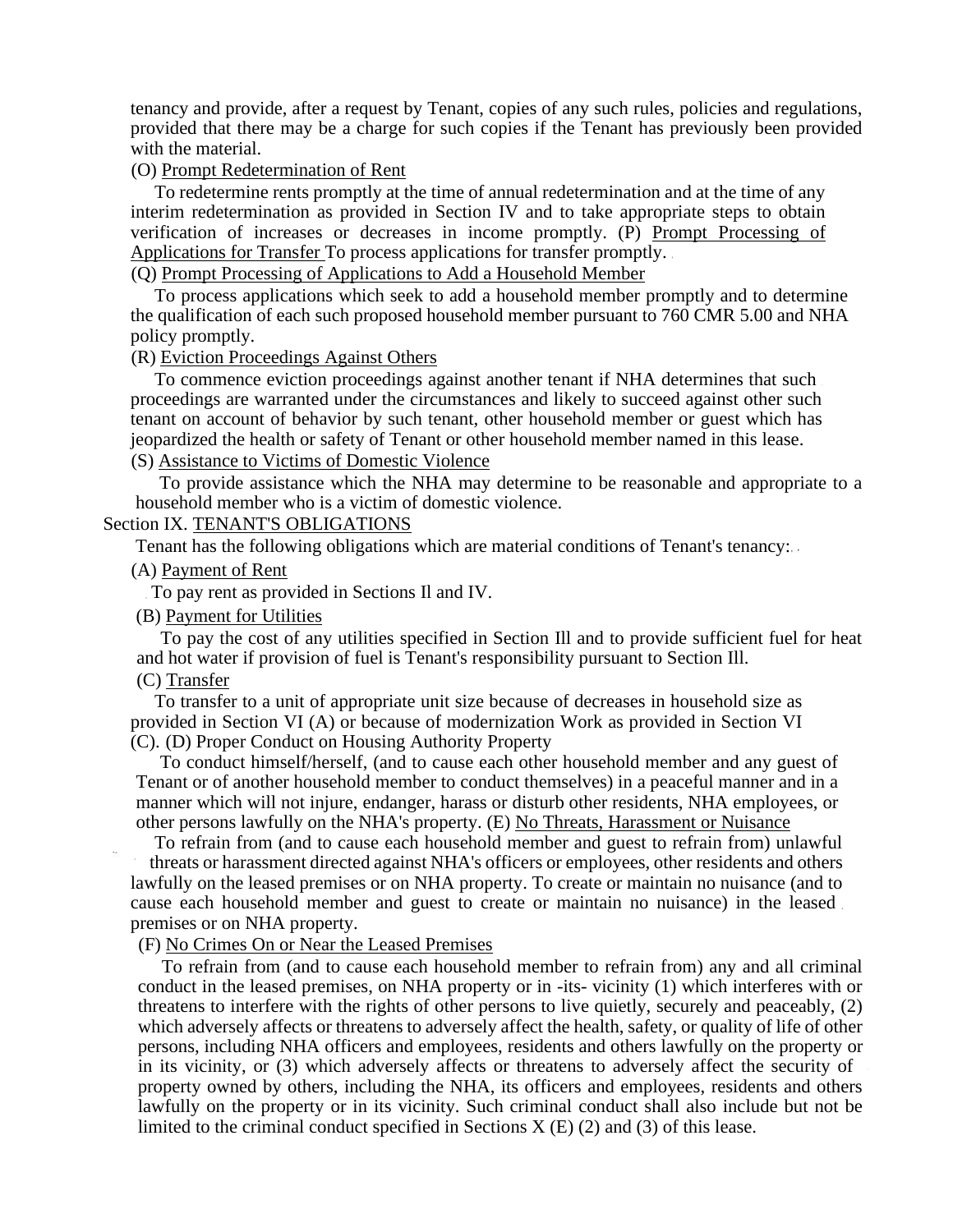#### (G) No Serious Crimes Outside Housing Authority Property

In addition to the foregoing obligation to refrain from criminal activity in the leased premises and on NHA property and its vicinity, to refrain from and to cause each household member to refrain from commission of any serious criminal act which involves: (1) violence against any other person, even if not on NHA property or in its vicinity, (such a crime includes but is not limited to murder, attempted murder, assault and battery with a dangerous weapon, robbery, rape, and indecent assault); (2) sexual misconduct with a child; or (3) the sale or distribution of a controlled substance.

#### (H) No Disturbances or Loud Noise

To refrain from (and to cause each household member and guest to refrain from) making or creating loud noise or noises, which unreasonably disturb or are likely to unreasonably disturb neighbors, including the NHA's employees. As part of this obligation, Tenant shall refrain (and shall cause each household member and guest to refrain) from playing televisions, radios, CD players, tape players, musical instruments, and the like at a high volume which unreasonably disturbs or is likely to unreasonably disturb neighbors. Tenant shall refrain from and shall cause household members and guests to refrain from holding parties or group gatherings in the leased premises which unreasonably disturb or are likely to unreasonably disturb neighbors. Tenant shall

refrain from and shall cause household members and guests to refrain from making loud noise in common areas, roadways, parking areas or elsewhere on or in the vicinity of NHA's property which unreasonably disturbs or is likely to unreasonably disturb neighbors, including but not limited to: (1) unnecessarily noisy operation of any motor vehicle including the operation of any motor vehicle without a working muffler, (2) unreasonably loud indoor or out-of-door parties or gatherings, (3) unreasonably loud or raucous individual behavior, and (4) other activities or behavior which create disturbance or unreasonably loud noise. Tenant shall immediately take effective measures to bring his or her own behavior and the behavior of household members and guests into compliance with this subsection upon request of an officer or employee of NHA or any other person.

# (l) Maintaining Clean and Sanitary Condition of Leased premises

To keep (and to cause each household member and guest to keep) the leased premises in a clean and sanitary condition and promptly to remedy any lack of cleanliness or lack of sanitary condition. Tenant shall not create any condition which is likely to attract rodents or insects, to cause offensive odors, or to endanger the health of any person- Tenant and household members shall comply with all applicable obligations imposed upon them by the State Sanitary Code. (J) Disposal of Garbage and Trash

To dispose (and to cause each household member and guest to dispose) of all garbage, trash and refuse properly in accordance with rules established by NHA and in compliance with state and local law. Prior to disposal Tenant shall keep garbage, trash and refuse in secure bags or containers in a manner which will not attract rodents or insects or cause offensive odors. (K) Maintaining Safe Condition of Leased Premises

To keep (and cause each household member and guest to keep) the leased premises in safe condition. There shall be no storage of; flammable liquids or hazardous substances in the leased premises or elsewhere on NHA's property, unless such liquids or substances are normal household items and are properly stored- No hazardous waste of any sort shall be stored in the leased premises, and all hazardous waste, including used motor oil, shall be properly disposed of by the Tenant.

#### (L) Use and Care of Plumbing and Other Utility Services

To use (and to cause each household member and guest to use) the plumbing fixtures and plumbing and all other utility-services properly and solely for their intended uses; not to dispose (and to cause each household member and guest not to dispose) of any oil, hazardous wastes, garbage (excepting garbage processed through a garbage disposal), or trash through the drains or the toilet. Tenant, household members and guests shall not tamper with 'or attempt repairs to the wiring, gas lines or plumbing and shall not overload electrical circuits or extension cords. All lamps and electrical appliances belonging to Tenant or a household member shall be properly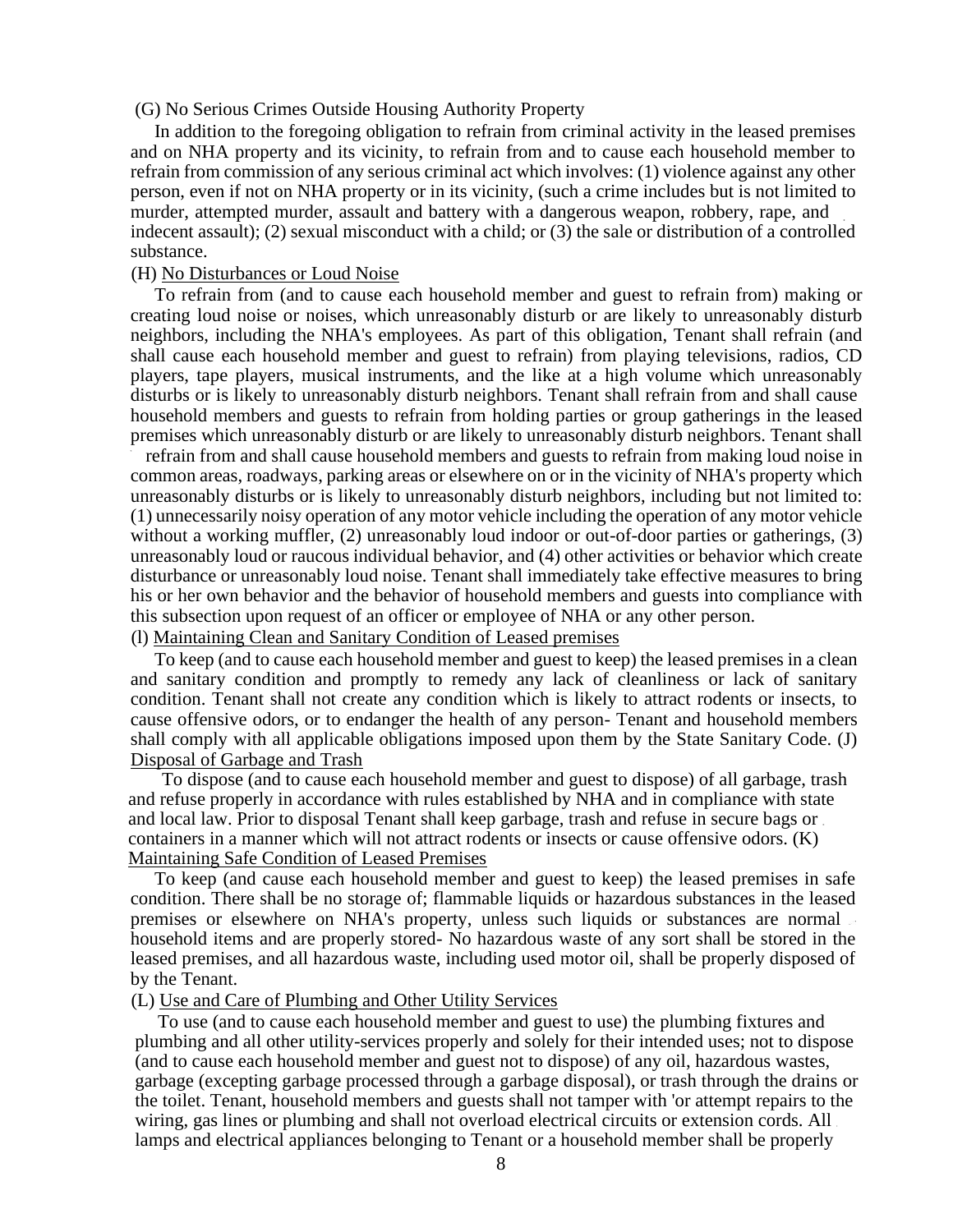wired. In the event electrical, gas or plumbing repairs to the leased premises shall be necessary, Tenant shall not attempt such repairs but shall immediately notify NHA about the need for repairs. Tenant, household members, and guests shall use any elevator and any common appliance properly(M) Damage

To refrain from damaging (and to cause each household member and guest to refrain from damaging) the leased premises or any other property of NHA. In the event damage occurs Tenant shall promptly notify NHA about the damage and the cause of the damage. (N) Payment for Damage

To pay the cost of labor and materials reasonably necessary to repair or replace property of NHA lost, removed, damaged or destroyed by the negligence or the intentional act of Tenant, other household member or guest; to pay all costs resulting from misuse of the plumbing or other utility service or from misuse of an elevator or a common appliance; and to make such payment within thirty (30) days following Tenant's receipt of an itemized bill from NHA, which may post a list of reasonable standard charges for repair of damage. (O) Pets Policy

Not to keep any pets or other animals and not to permit pets or other animals to be kept in the leased premises or elsewhere on NHA property on a temporary or permanent basis, excepting reasonably quiet birds in cages or fish in tanks, without the written permission of NHA in accordance with its rules or policies.

### (P) Major Appliances and Heavy Items

Not to install or operate any major appliances (such as washers, dryers, air conditioners or freezers) or any heavy items (such as waterbeds) without the prior written approval of NHA in accordance with any applicable rules or policies. (Q) Rules, Policies and Regulations

To comply with the rules and policies (and to cause each household member and each guest to comply with the rules and policies) established by NHA for the housing development of which the leased premises are a part pursuant to Section XX; and to comply with applicable regulations of the Department or HUD.

#### (R) Alterations to the Leased Premises

To make (and to cause each household member or guest to make) no alterations or additions to the interior of the leased premises or to the exterior of the building containing the leased premises or to the grounds without the prior written approval of NHA. An approved alteration or addition which cannot be removed without damage to the leased premises, building or grounds shall not be removed and shall become the property of NHA at the time when Tenant vacates, unless Tenant shall first have deposited with NHA sufficient funds to pay for any damage resulting from removal and shall have received the written consent of NHA to the removal. (S) Guests

To oversee and supervise the conduct of all guests of Tenant and other household members and to permit overnight guests only in accordance with and subject to the provisions of Section

#### (T) Use and Occupancy of the Leased Premises

To use and occupy the leased premises only in accordance with the provisions set out in Section V.

## (U) Vacating the Leased Premises

To vacate promptly upon termination of the lease and to leave the leased premises clean, free of garbage and trash and in as good a condition as existed at the time of commencement of the lease or at the time of a subsequent modernization, normal wear and tear, excluded.

## (V) Smoke Detectors

To keep all smoke detectors in the leased premises unobstructed at all times; not to tamper with or render inoperable any smoke detector, heat detector, sprinkler, or any part of a fire detection

or fire prevention system (including the removal of the battery from a battery-operated smoke detector) on NHA's property; and to notify NHA immediately of the malfunction or inoperability of any smoke detector in the leased premises; to replace uncharged batteries in any battery-

9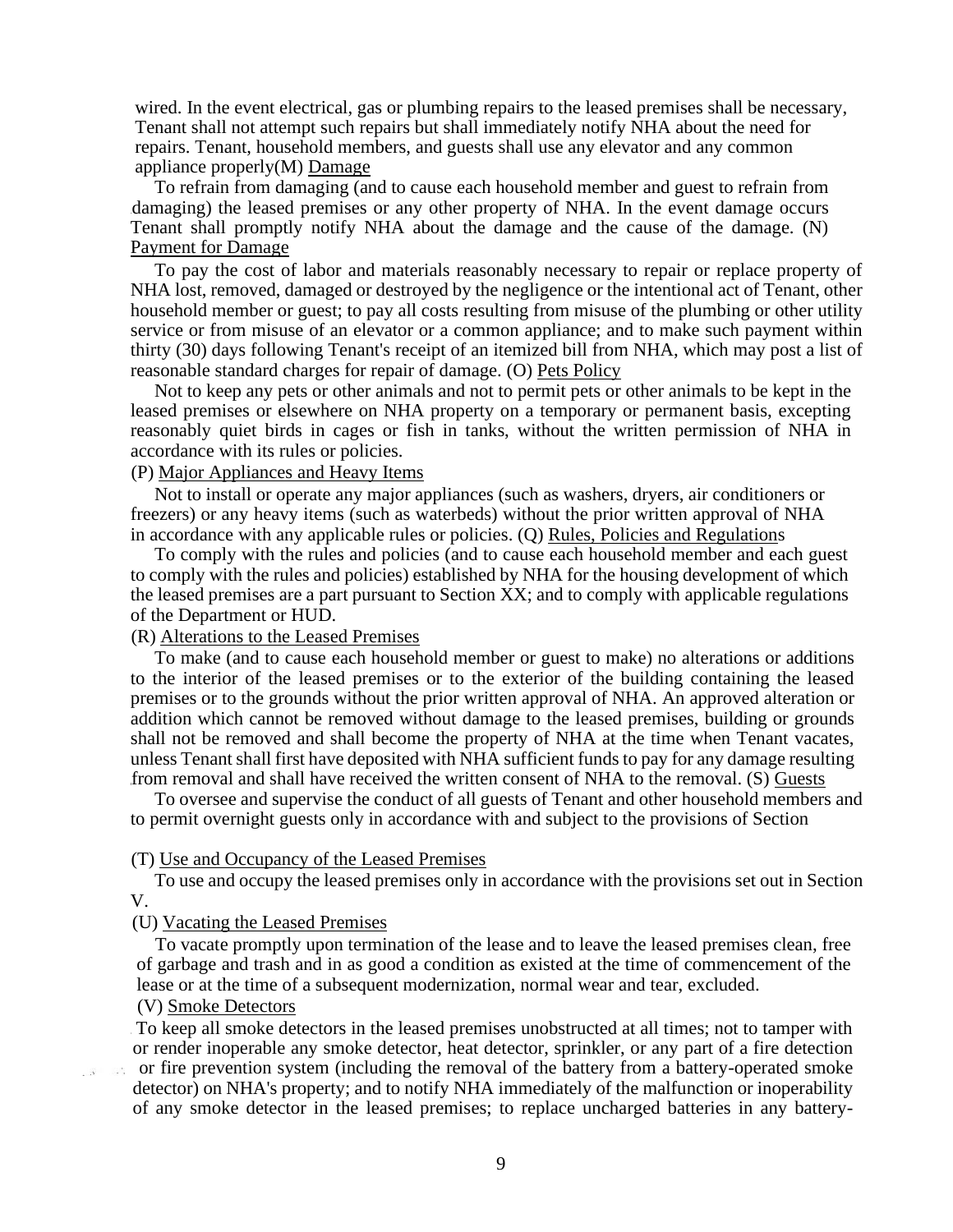operated smoke detector as necessary to maintain its operation or to notify NHA immediately of the need for such replacement.

(W) Access to the Leased premises

To permit access to the leased premises by NHA as provided in Section XV and not to replace, add or rekey any locks.

(X) Payment of Constable Costs and Court Filing Fees

To pay the expenses incurred by NHA as a result of Tenant's breach of any term of this lease, including filing fees, constable costs, and moving and storage costs in eviction actions commenced on account of any such breach.

(Y) Wage, Tax and Bank Match; Social Security Numbers

To participate and cause household members to participate in any wage, tax, and/or bank match system required by the Department or HUD and permissible under law and to provide upon request the information and authorizations necessary for such a wage, tax, and/or bank match. Subject to any applicable law, to provide and to cause each other adult household member to provide NHA with his or her social security number, and to authorize use of such social security number for use by NHA for verification of income and assets of the household through the Massachusetts Department of Revenue's integrated tax, wage reporting, and bank match systems or similar means of verification.

## Section X. TERMINATION OR VOIDING OF LEASE (A) Termination by Tenant

This lease may be terminated by Tenant at any time by giving thirty (30) days advance written notice to NHA.

## (B) Voiding by NHA

This lease and occupancy of the leased premises by Tenant and Tenant's household members may be annulled and made void by NHA for any of the reasons set out in M.G.L. c. 139 519. In the event that grounds shall exist for so voiding the lease and in the event NHA shall determine to use the procedure set out in M.G.L. c. 139 519, NHA shall give to Tenant a written notice of voiding lease, which shall state the reason for voiding the lease, prior to NHA's seeking an injunction or execution for possession in court. There shall be no grievance hearing prior to the court proceeding.

## (C) Termination by NHA

This lease and occupancy of the leased premises by Tenant and Tenant's household members may be terminated by NHA for any of the following reasons:

- (1) Tenant's failure to make timely payment of rent in violation of Sections Il (A) and IV.
- (2) Breach or violation by Tenant, a household member, or guest of any of the occupancy obligations and restrictions set out in Sections I and V.
- (3) Criminal conduct, threats, harassment, or nuisance by Tenant, a household member, on LHA's property, including the leased premises, or in its vicinity, in violation of Section IX (E) and (F). This criminal conduct includes but is not limited to the criminal conduct described in Section  $X(E)(2)$  and (3).
- (4) Commission of a serious crime involving violence against another person by Tenant or by a household member, even if not on NHA property or its vicinity, at any time while the lease is in effect, in -violation of Section IX(G).
- (5) The conduct of a guest, including a guest of a household member, if the conduct of the guest in the leased premises or on NHA property violates the provisions of this lease and

the conduct would be grounds for termination of the lease if committed by Tenant and if the Tenant knew beforehand or should have known beforehand that the guest would engage in misconduct or if Tenant failed to take reasonable steps to supervise the guest.

(6) In the event that Tenant has knowledge of a court order barring a person from the leased premises or from NHA property, or in the event a household member has been deleted from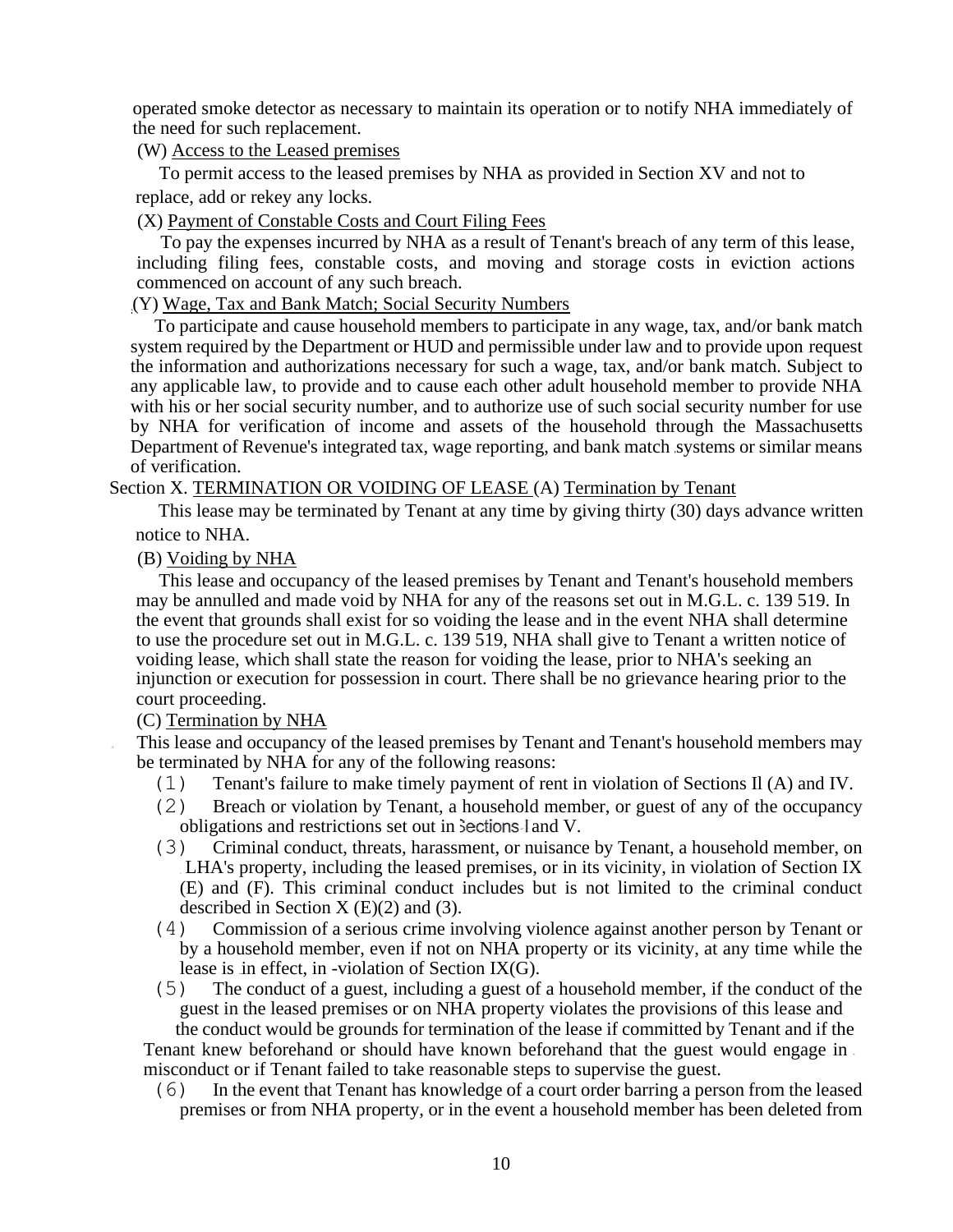the lease by Tenant at the request of NHA, the Tenant's failure to take all necessary steps to exclude the person from the leased premises.

- (7) Income which exceeds the maximum allowable for a household under applicable regulations or authorization, provided that NHA may provide an exemption for up to six (6) months if Tenant can establish hardship which prevents an earlier relocation of the household to unsubsidized housing.
- (8) Failure by the Tenant or a household member to supply complete and accurate information necessary for a rent determination or for a determination of eligibility for continued occupancy. Failure by Tenant or a household member to give requisite authorization for verification of eligibility, income, employment and household composition. Failure to provide a social security number as required in Section IX (Y), or to participate in a wage, tax or bank match as required in Section IX (Y).
- (9) Failure to supply complete and accurate information in Tenant's application for public housing or in a request for a priority or preference status or in the documentation submitted in support of Tenant's application for public housing, or request for a priority or preference status, if complete and accurate information would have provided: (a) cause for finding Tenant ineligible or unqualified for public housing; (b) cause for determining Tenant not entitled to the priority or preference status which Tenant received; (c) cause for housing Tenant in a smaller unit; or (d) cause for establishing a materially higher rent.
- (10)Failure to sign a lease, lease amendment or lease addendum containing lease provisions authorized by the Department or HUD or required by applicable regulations or by applicable law; failure to sign lease provisions required by changes in size or income of Tenant's. household.
- $(11)$  Failure to vacate in the event of a decrease in household size, as provided in Section VI (A), or in the event of modernization work, as provided in Section VI (C).
- (12) Failure by Tenant or by a household member to physically occupy the leased premises as his or her primary residence for at least nine (9) months in any twelve (12) month period except as provided in Section V (A).
- (13)A guest's staying overnight for more than a total of twenty-one (21) nights in a twelve (12) month period without NHA's written approval.
- (14) Repeated failure by Tenant to report the length of the stay of an overnight guest within a reasonable time following the stay.
- (15) The NHA has reasonable cause to believe that the resident engages in drug-related activity (42 U.S.C. 1437d(1)) on or off the premises not just near or on the premises.
- (16) The NHA has reasonable cause to believe that the resident engages in criminal activity that threatens the health, safety or right of peaceful enjoyment of the premises by other residents or NHA personnel.
- (17) The NHA has reasonable cause to believe that the resident abuses alcohol in such a way that interferes with the safety, health or right to peaceful enjoyment of the premises by other residents or NHA personnel.
- (18) Breach or violation by Tenant or a household member of any one of the other obligations set out in Section IX of this lease.
- (19) Resident or adult member of the household has failed to comply with the Community Service or Self Sufficiency requirements of HUD as delineated in the NHA's Admissions and Continued Occupancy Plan. This applies to Federal sites only.
- (20) Other good cause.
- (D) NHA's Notice of Termination of Lease

Prior to terminating this lease and the underlying occupancy of Tenant and Tenant's household members, NHA shall give to Tenant a written notice of termination of lease which precedes the date of termination by:

(1) at least fourteen (14) days in the case of failure to pay rent.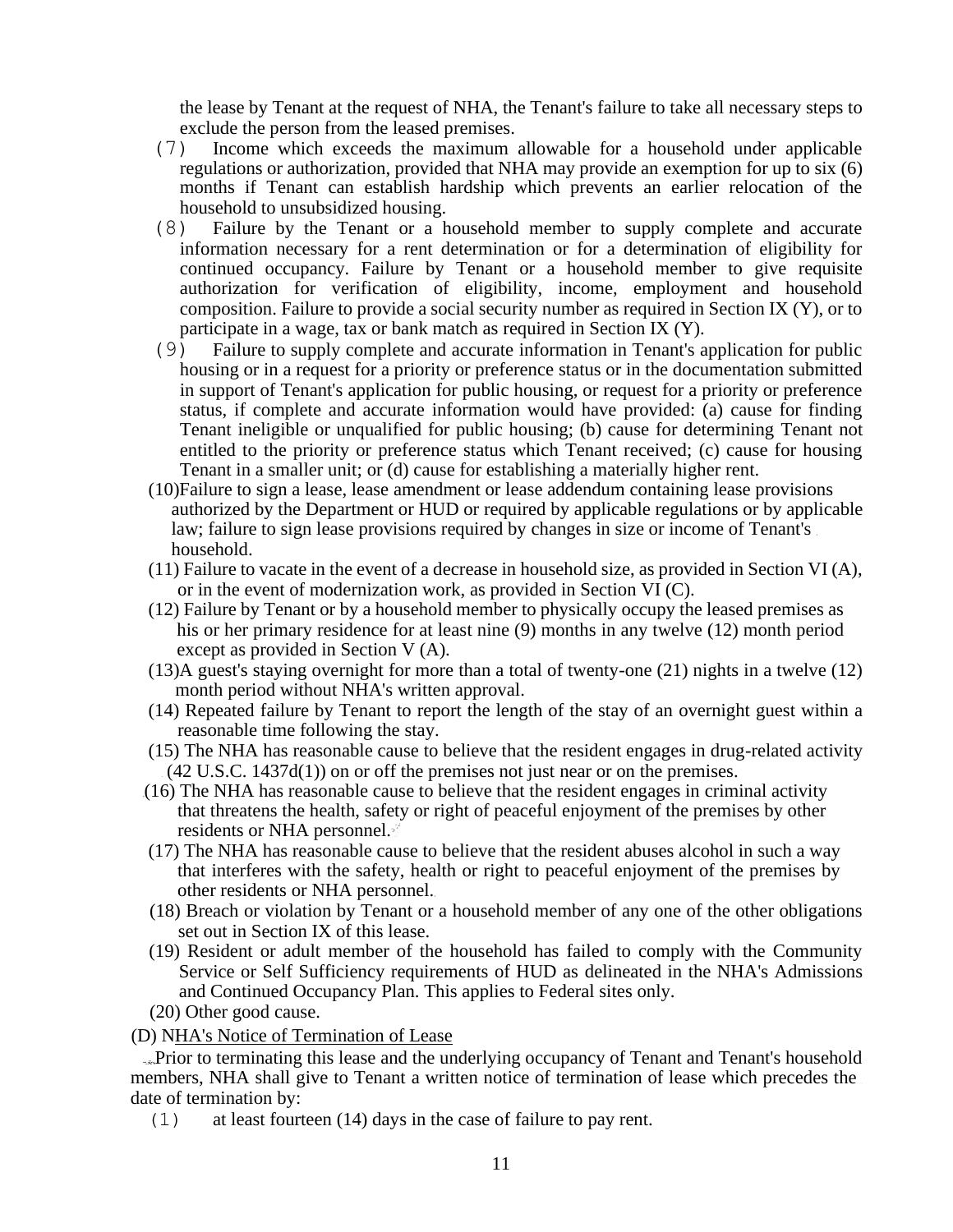- (2) a reasonable time considering the seriousness of the grounds for termination (but not to exceed fourteen (14) days) when the grounds (other than nonpayment of rent) are such that no grievance hearing is required; or
- (3) no less than thirty (30) days in any other case.

The notice of termination of lease shall state the reason for termination of the lease. It may include a notice to quit. If Tenant is entitled to a grievance hearing under subsection (E) of this section, the notice of termination of lease shall specify that, within seven (7) days following the date on which notice is given, Tenant has the right to request such a hearing and shall specify the process to be used in making the request.

## (E) Administrative Hearing Prior to Lease Termination in Certain Instances

If NHA shall give notice of termination of lease to Tenant, within seven (7) days after the notice has been given, the Tenant may request a grievance hearing regarding whether good cause exists for terminating the lease, except that pursuant to M.G.L. c. 121B, 532 no grievance hearing shall be required:

- (1) in the event of nonpayment of rent.
- (2) in the event NHA has reason to believe that Tenant or a household member:
	- (a) has unlawfully caused serious physical harm to another tenant or an employee of NHA or any other person lawfully on NHA's property.
	- (b) has unlawfully threatened to seriously physically harm another tenant or an employee of NHA or any person lawfully on NHA's property.
- (c) has unfaulty destroyed, vandalized or stolen property of a tenant or of NHA or of any person lawfully on NHA's property, if such conduct creates or maintains a serious threat to the health or safety of a tenant, an NHA employee, or any other person lawfully on NHA's property.
	- (d) has unlawfully possessed, carried, or kept a weapon on or adjacent to NHA's property in violation of M-G.L. c. 269, 510.
	- (e) has unlawfully possessed or used an explosive or incendiary device on or adjacent to NHA's property or otherwise violated M.G.L. c. 266, SS 101, 102, 102A or 102B.
	- (f) has unlawfully possessed, sold, or possessed with intent to distribute a class A, B or C controlled substance, as defined in M.G.L c. 94C, 531 , on or adjacent to NHA's property or has engaged in drug related activity (42 U.S.C. 1437d(1)) on or off the premises not just near the premises.
	- (q) has engaged in other criminal conduct which seriously threatened or endangered the health or safety of any member of a tenant household, employee of NHA, or any person lawfully on NHA's property.
	- (h) Resident abuses alcohol in such a way that interferes with the safety, health or right to peaceful enjoyment of the premises by other residents or NHA personnel.
- $\hat{f}(i)$  has engaged in behavior which would be cause for voiding this lease pursuant to the. provisions of MG-L. c. 139, 519.
- (3) in the event NHA has reason to believe that a guest of "Tenant or a guest of another household member has engaged in any of the behavior listed in paragraph (2) and that Tenant knew beforehand or should have known beforehand that there was a reasonable possibility that the guest would engage in misconduct.
- (F) Procedure at a Grievance Hearing on Lease Termination

A written request for a grievance hearing shall be made by Tenant to the NHA within seven (7) days after notice of termination of lease has been given to Tenant. The grievance hearing shall be held pursuant to NHA's grievance procedure.

NHA shall schedule a grievance hearing within-thirty (30) days from receipt of the request for a hearing and at least fifteen (15) days prior to the date of termination set out in the notice of termination. Reasonable notice shall be given to Tenant.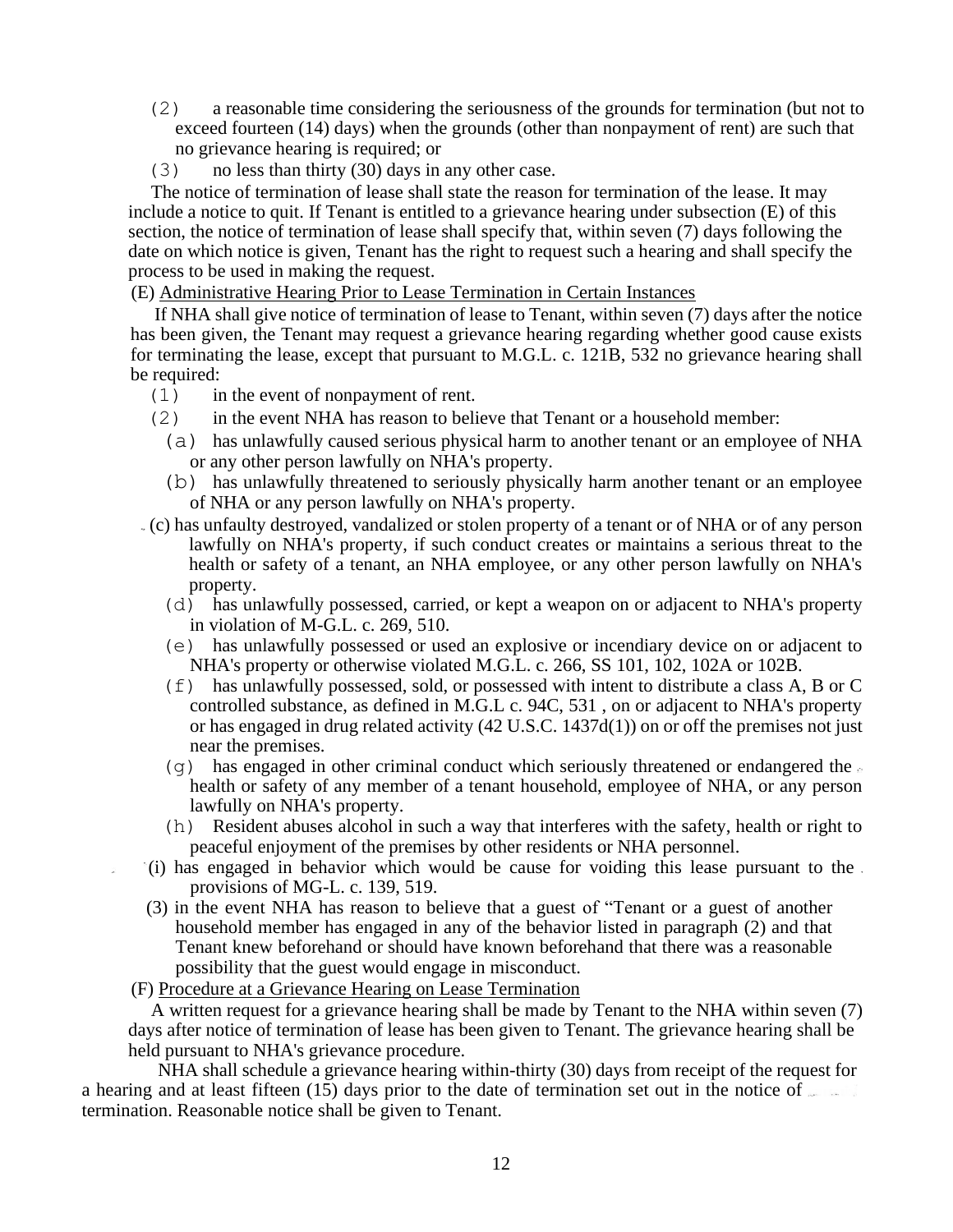In cases where Tenant has properly requested a grievance hearing, NHA shall not institute an action for summary process pending the hearing and a decision in NHA's favor or other disposition without a decision on the merits.

At the grievance hearing any additional reason for termination of the lease, which arose subsequent to the date of the notice of termination of lease, shall be considered so long as NHA gives Tenant written notice of the additional reason, not less than three (3) days before the hearing or, if a reason for eviction shall have arisen within such three (3) day period, a subsequent session of the hearing may be scheduled on not less than three (3) days' notice to consider such additional reason.

### (G) Summary Process Court Actions

If a grievance hearing is not required or is not requested, after the expiration of the deadline in the notice of termination of lease or notice to quit, if Tenant and Tenant's household members have failed to vacate, NHA may institute an action for summary process or other appropriate judicial action. If the decision following a grievance hearing is in NY-IA's favor or if there is a disposition without a decision on the merits and the deadline in the notice of termination of lease or notice to quit has expired but Tenant or any of Tenant's household members has failed to vacate, NHA may institute an action for summary process or other appropriate judicial action.

# Section DELETION OF A HOUSEHOLD MEMBER FROM THE LEASE

Tenant may delete a household member named in Section I of this lease or in a lease addendum by a written lease addendum signed by Tenant and NHA. In the event that the conduct of a household member is such as to constitute cause for termination of the lease under Section X, but NHA in its sole discretion determines that eviction of Tenant is not required so long as the misbehaving household member ceases occupancy in the leased premises, NHA may request that Tenant delete the household member as a person authorized to live in the leased premises. A request by NHA for deletion shall specify the reason why deletion is requested. Notwithstanding a request to delete a household member, NHA may issue a notice of termination of lease on account of the same conduct of the household member about which a request for deletion is made. In the event a household member has been deleted at the request of NHA, Tenant shall not permit such person to be a guest thereafter.

#### Section X". ADDITION OF A HOUSEHOLD MEMBER TO LEASE

NHAA approval of an Additional Member Required Prior to Occupancy

Before any person not named in this lease may be added as a household member, Tenant and the person involved shall have applied in writing to NHA for approval of a household including such person and NHA shall have approved the application. The enlarged household shall meet all applicable eligibility requirements for a household initially applying for housing except income shall be within the limit for continued occupancy. Before approving a household including an additional person age ten (10) or older as a member NHA shall screen him or her as an applicant for public housing and shall determine him or her to be qualified. Upon such approval, Tenant and NHA shall sign a new lease or a written lease addendum naming the person as an additional household member. Unless and until a new lease or a written lease addendum has been signed, the person applying to be added as a household member, shall not occupy the leased premises except under the restrictions applicable to guests. In the event of the birth of a child to Tenant or a household member, NHA shall approve an enlarged household including any such child. Except as may be permitted by applicable federal or state regulations or by other applicable law or authorization, the leased premises shall be of-appropriate unit size for the household including the additional person. In no event shall Tenant's household exceed the maximum number of occupants permissible for the leased premises under the provisions of the State Sanitary Code.

## Section X lll. REASONABLE ACCOMMODATION OR MODIFICATION ON ACCOUNT OF A DISABILITY

If Tenant or a household member has a disability and, on account of this disability, in order to participate in the housing program, needs a reasonable accommodation in NHA's rules, practices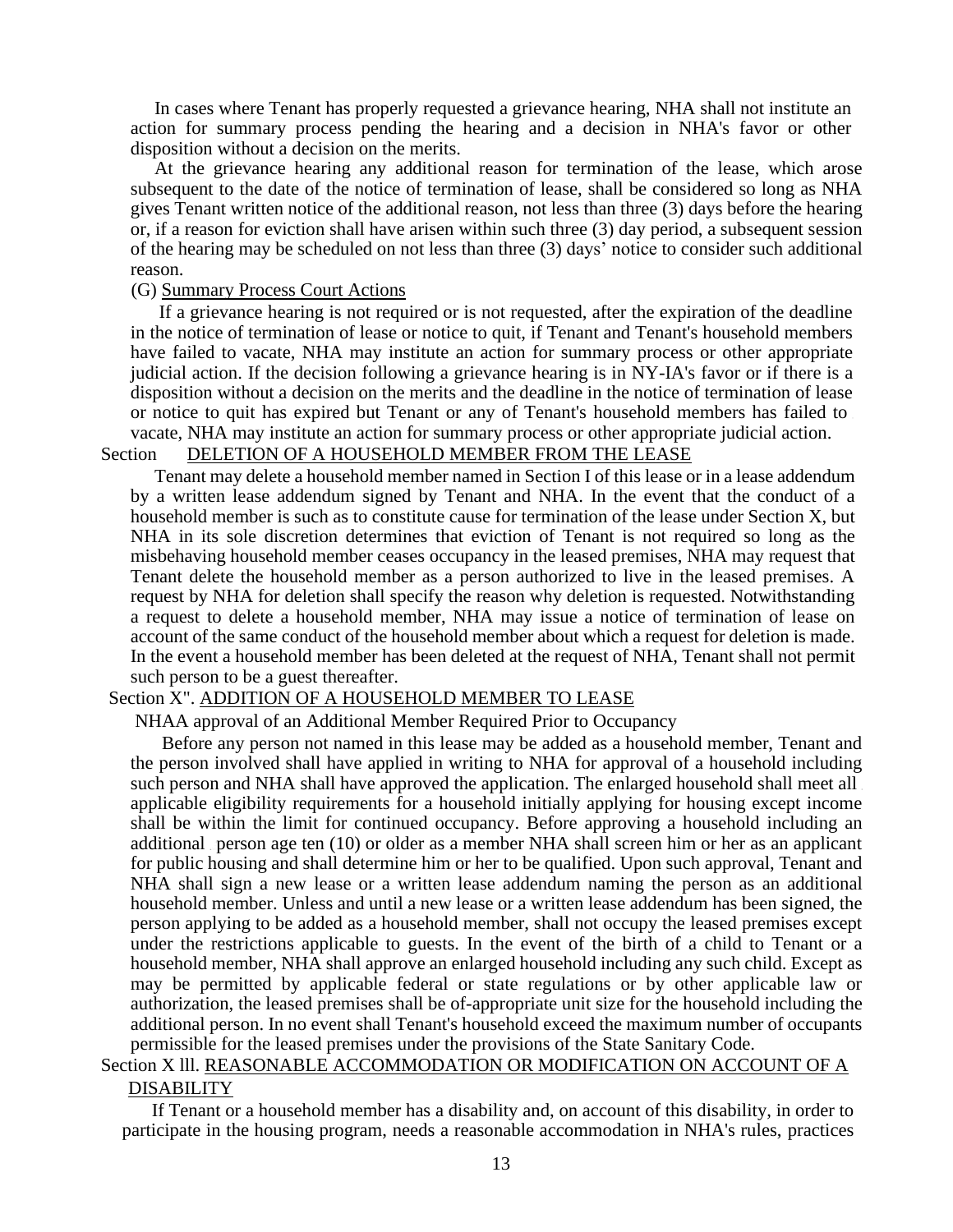or procedures, or needs a reasonable modification of the leased premises or a common area, the Tenant or household member may request a reasonable accommodation or a reasonable modification on account of the disability. The request shall be in writing and shall be reliably documented. Within a reasonable time following receipt of reliable documentation establishing the need for an accommodation or modification which is reasonable under all relevant circumstances, including the availability of funds, NHA shall provide an accommodation or modification, although it need not be the specific accommodation or modification requested so long as it is reasonable under the circumstances.

### Section INSPECTIONS

#### (A) Pre-occupancy Inspection

Prior to occupancy NHA and Tenant (or Tenant's designated representative) shall inspect the leased premises; following the inspection NHA shall provide Tenant with a written statement of condition describing the condition of the leased premises and any appliances in it. The statement of condition shall be signed by both NHA and Tenant (or Tenant's designated representative) prior to occupancy.

### (B) Periodic Inspections

NHA may conduct periodic inspections of the leased premises. Tenant shall receive advance notice as provided in Section XV and shall receive a written copy of the results of each such inspection.

#### (C) Termination Inspection

Upon termination of occupancy, NHA and Tenant (unless Tenant vacates without notice or refuses to participate or to designate a representative) shall inspect the leased premises and NHA shall provide Tenant with a written statement of condition which shall list any damage or destruction, apart from reasonable wear and tear. NHA shall at such time or thereafter submit a bill to Tenant for the reasonable charges for repairs and replacements required to put the leased premises in as good condition as the condition reflected by the original statement of condition (as it may have been modified as a result of modernization), reasonable wear and tear during occupancy by Tenant excepted. Following receipt of the bill, Tenant shall forthwith pay such charges.

## Section XV. ACCESS TO THE LEASED PREMISES BY NHA

(A) Access for Non-Emergency Repairs, Maintenance or an Inspection

NHA may enter the leased premises at reasonable times to perform non-emergency repairs, maintenance or modernization work or to conduct an inspection, and in the absence of an agreed time shall give Tenant at least forty-eight (48) hours advance notice of the time and purpose of entry.

(B) Access for Requested Repairs or Maintenance

In the event of repairs and maintenance in response to a request by Tenant, in the absence of an agreed time, NHA shall give Tenant reasonable notice prior to entry, given, whenever possible, at least on the day prior to entry. (C) Access for an Emergency

If NHA has reasonable cause to believe that an emergency exists endangering life or property which requires immediate action, NHA shall give Tenant whatever reasonable notice which the circumstances may permit before accessing the leased premises to deal with the emergency. (D) Access Where No Adult Present

If at any time NHA shall have entered the leased premises and if no adult household member shall have been present, NHA shall leave a written notice specifying the time and reason for access and any work performed or measures taken.

Section XVI. PERSONAL PROPERTY (A) Insurance of Personal Property by Tenant

Tenant shall be responsible for insuring personal property belonging to Tenant, other household members and guests against theft or another casualty.

(B) Removal-of-Persona property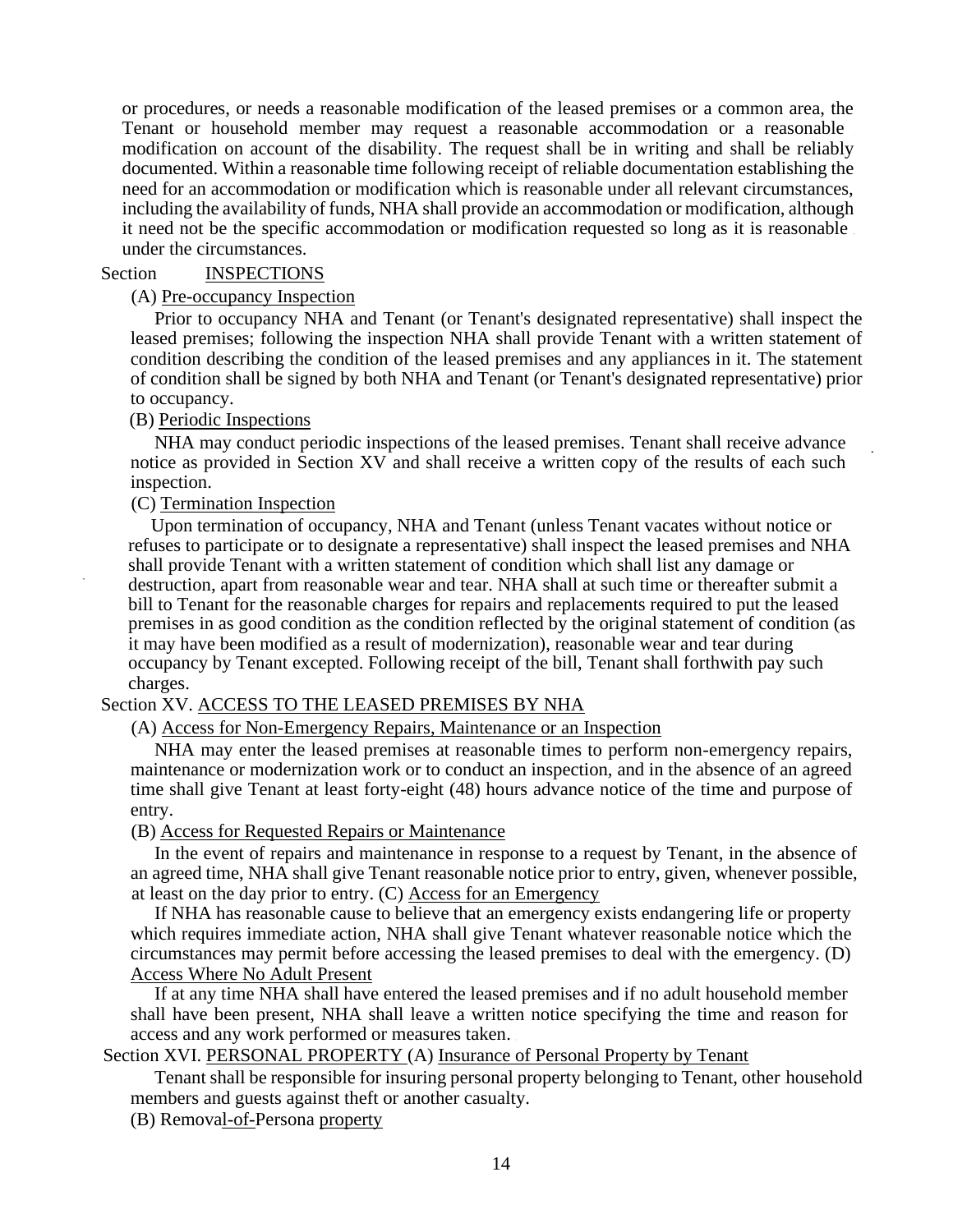Upon termination of this lease and the departure of Tenant, Tenant shall immediately remove all personal property belonging to Tenant and to other household members or guests from the leased premises and from NHA property.

(C) Personal Property Left on Termination of Lease

Any personal property belonging to Tenant, other household members or guests, which is not removed from the leased premises and from NHA's property following the termination of the lease and departure of Tenant, shall be treated as abandoned and may be disposed of by NHA. Tenant shall be responsible for and shall reimburse NHA for costs for moving, storage and disposal of personal property following termination of this lease.

## Section XVII. NOTICES

(A) Notices to Tenant

A notice of termination of lease, notice to quit, notice of voiding lease or notice of apparent abandonment shall be given to Tenant as follows:

- (1) in writing; and
- (2) (a) given to Tenant in hand; or
	- $(b)$  sent by certified mail, return receipt requested, to the Tenant at the address of the leased premises or such other mailing address provided by Tenant to NHA; or
	- $(c)$  given to any person answering the door to the leased premises with a copy mailed to Tenant by regular first-class mail; or
	- $(d)$  placed under or through the door to the leased premises with a copy mailed to Tenant by regular first-class mail in the event no person answers at the door to the leased premises; or
	- $(e)$  by service by a constable or a deputy sheriff in the manner provided for service of civil process.

Other notices to Tenant shall be sufficient if in writing and sent by regular first-class mail or hand delivered to the leased premises.

## (B) Notices to NHA

Any notice to NHA shall be sufficient if:

- (1) in writing; and
- (2) (a) sent by certified mail, return receipt requested to NHA at its office; or (b) hand delivered to NHA's office during regular business hours.

# Section xv lll. COMPLIANCE WITH REGULATIONS OF THE DEPARTMENT OF HOUSING AND COMMUNITY DEVELOPMENT AND THE U.S. DEPARTMENT OF HOUSING AND

# URBAN DEVELOPMENT

The Department of Housing and Community Development and the U.S. Department of

Housing and Urban Development have promulgated and may promulgate regulations regarding the terms and conditions of public housing. Insofar as applicable NHA and Tenant shall comply with the Department's and HUD's regulations and any authorizations or waivers issued pursuant thereto. NHA shall post and keep posted in a conspicuous place in its central office and, if practical, in each development a copy of the applicable regulations although absence of posting shall not affect their enforceability.

# Section XIX. COMPLIANCE WITH NHA'S RULES AND POLICIES

NHA has adopted or may adopt reasonable rules and policies for the benefit and wellbeing of the housing development, of which the leased premises are a part, and for the benefit of the tenants of the housing development. Compliance with NHA's rules and policies, is a material condition of tenancy. Tenant, other household members and guests shall comply with such rules and policies. Substantial violation of any rule or policy shall be cause for termination of this lease and eviction NHA shall post and keep posted in a conspicuous place in its central office and, if practical in each development a copy of all rules and policies which affect the rights, status, duties or welfare of Tenant and other household members, although absence of posting shall not affect